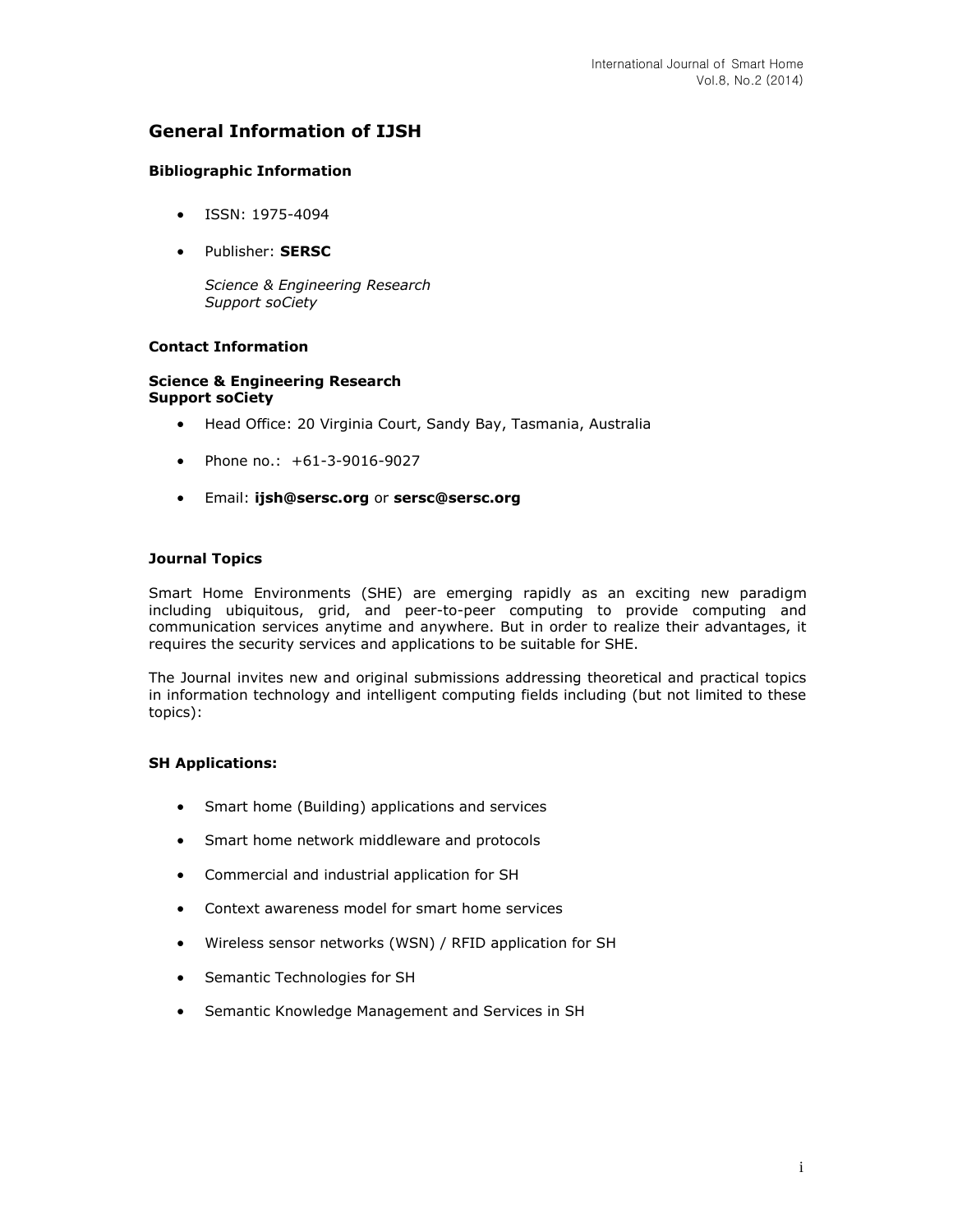International Journal of Smart Home Vol.8, No.2 (2014)

## **SH Security:**

- Multimedia Security and Services in SH
- Smart home security issues and model
- Access control and privacy protection in SH
- Forensics and Security Policy in SH
- WSN / RFID Security in SH
- **•** Security Protocol for smart home service

## **SH Embedded Hardware and Software:**

- Embedded Hardware Support for SH
- Embedded Software for SH
- Embedded System Architecture for SH
- Real-time OS for SH
- Smart and Personal Devices for SH
- Power-Aware Computing for SH
- Middleware for SH
- Specification, Validation and Verification of Embedded Software

# **Associate Editors**

**Sajid Hussain** Acadia University, Canada

**Yan Zhang**  Simula Research Laboratory, Norway

**Houcine Hassan**  Universidad Politecnica de Valencia, Valencia, Spain

# **Daqing Zhang**

Institut Telecom SudParis, France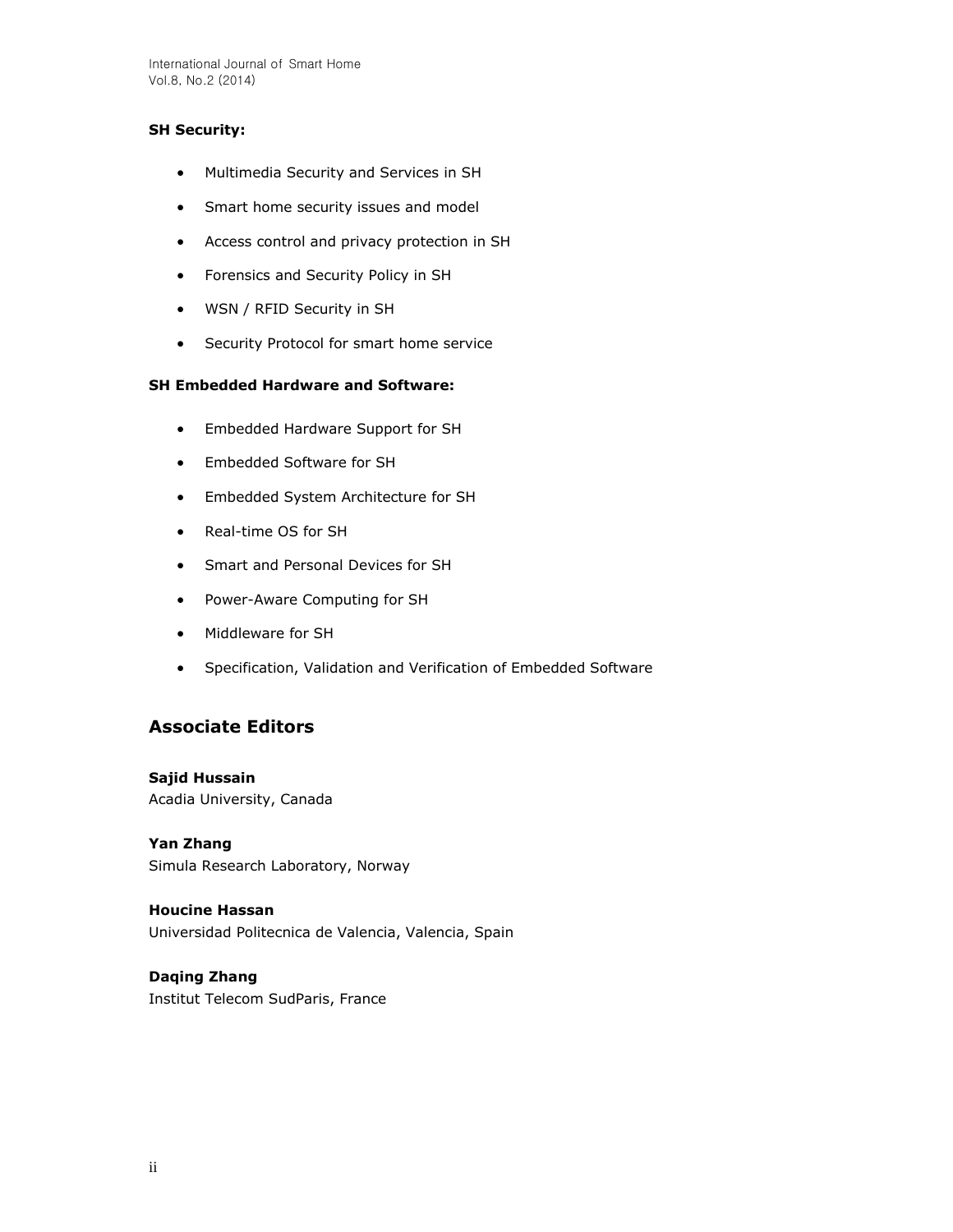## **Advisory Board (AB)**

- Ching-Hsien Hsu (Chung Hua University, Taiwan)
- Javier Lopez (University of Malaga, Spain)
- Jianhua Ma (Hosei University, Japan)
- Jiannong Cao (The Hong Kong Polytechnic University, Hong Kong)
- Laurence T. Yang (St Francis Xavier University, Canada)
- Tai-hoon Kim (Hannam University, Korea)
- Witold Pedrycz (University of Alberta, Canada)

### **General Editors (GE)**

- George Roussos (University of London, UK)
- Hesham H. Ali (University of Nebraska at Omaha, USA)
- Kia Makki (Florida International University, USA)
- Michael Beigl (University of Karlsruhe, Germany)
- Niki Pissinou (Florida International University, USA)

### **Editorial Board (EB)**

- Alex Zhaoyu Liu (University of North Carolina at Charlotte, USA)
- Ali Shahrabi (Glasgow Caledonian University, UK)
- Andry Rakotonirainy (Queensland University of Technology, Australia)
- Anind K. Dey (Carnegie Mellon University, USA)
- Antonio Coronato (ICAR-CNR, Italy)
- Antonio Pescape' (University of Napoli i°Federico IIi±, Italy)
- Arek Dadej (University of South Australia, Australia)
- Bessam Abdulrazak (University of Florida, USA)
- Biplab K. Sarker (University of New Brunswick, Fredericton, Canada)
- Bo Yang (University of Electronic Science and Technology of China)
- Bo-Chao Cheng (National Chung-Cheng University, Taiwan)
- Borhanuddin Mohd Ali (University of Putra Malaysia, Malaysia)
- Chunming Rong (University of Stavanger, Norway)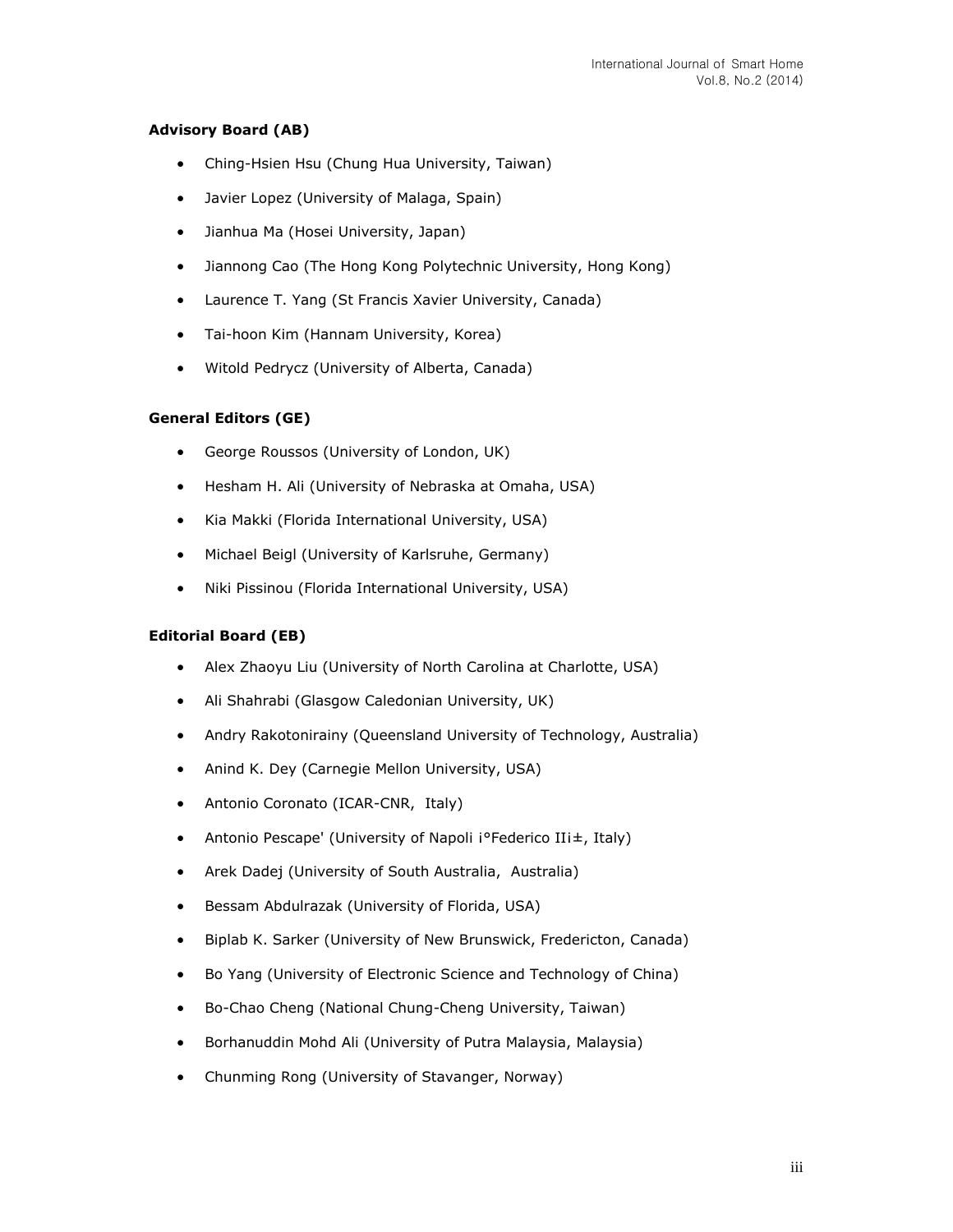- Damien Sauveron (University of Limoges, France)
- Debasish Ghose (Indian Institute of Science, India)
- Eung-Nam Ko (Baekseok University, Korea)
- Fabio Martinelli. (National Research Council C.N.R., Italy)
- Fevzi Belli, (University of Paderborn, Germany)
- Gerd Kortuem (Lancaster University, UK)
- Geyong Min (University of Bradford, UK)
- Giuseppe De Pietro ( ICAR-CNR, Italy)
- Hakan Duman (British Telecom, UK)
- Hans-Peter Dommel (Santa Clara University, USA)
- Hongli Luo (Indiana University, USA)
- Huirong Fu (Oakland University, USA)
- Hung-Chang Hsiao (National Cheng Kung University, Taiwan)
- HwaJin Park (Sookmyung Women's University , Korea)
- Ibrahim Kamel (University of Sharjah, UAE)
- Ilsun You (Koea Bible University, Korea)
- Irfan Awan (University of Bradford, UK)
- Jiann-Liang Chen (National Dong Hwa University, Taiwan)
- Jianzhong Li (Harbin Inst. of Technology, China)
- Jin Wook Lee (Samsung Advanced Institute of Technology, Korea)
- Joohun Lee (Dong-Ah Broadcasting College,Korea)
- Jordi Forne (Universitat Politecnica de Cataluny, Spain)
- Juan Carlos Augusto (University of Ulster at Jordanstown, UK)
- Karen Henricksen (NICTA, Australia)
- Kuei-Ping Shih (Tamkang University, Taiwan)
- LF Kwok (City University of Hong Kong, HK)
- Liudong Xing (University of Massachsetts Dartmouth, USA)
- Marc Lacoste (France Télécom Division R&D, France)
- Mei-Ling Shyu (University of Miami, USA)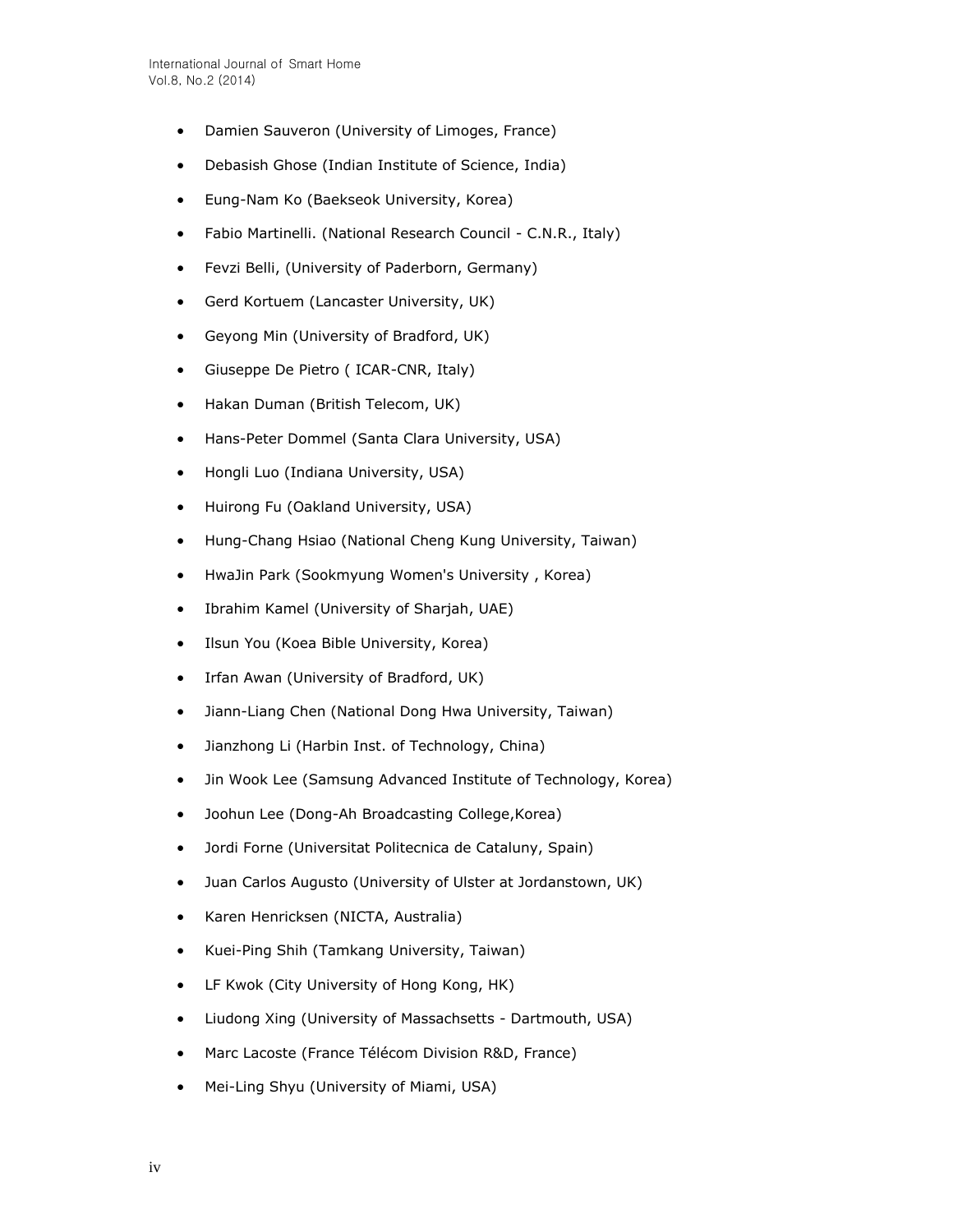- Mounir Mokhtari (INT/GET, France)
- Paris Kitsos (Hellenic Open University, Greece)
- Pedro M. Ruiz Martinez (Univ. of Murcia, Spain)
- Phillip G. Bradford (The University of Alabama, USA)
- Pilar Herrero (Universidad Politécnica de Madrid, Spain)
- Qi Shi (Liverpool John Moores University, UK)
- Rodrigo de Mello(University of Sao Paulo, Brazil)
- Serge Chaumette (Université Bordeaux 1,France)
- Shaohua TANG (South China University of Technology, China)
- Stefanos Gritzalis (University of the Aegean, Greece)
- Tatsuya Yamazaki (NICT, Japan)
- Toshihiro Yamauchi (Okayama University, Japan)
- Tsung-Chuan Huang (National Sun Yat-sen University, Taiwan)
- Tsutomu Terada (Osaka University, Japan)
- Umberto Villano (Universita' del Sannio, Italy)
- Vincenzo De Florio (University of Antwerp, Belgium)
- Vipin Chaudhary (Wayne State University to University at Buffalo, SUNY)
- Wen-Shenq Juang (Shih Hsin University, Taiwan)
- Xinwen Fu (Dakota State University, USA)
- Yang Guangwen (Tsinghua University, P.R.China)
- Yoshiaki HORI (Kyushu University, Japan)
- Young Yong Kim (Yonsei University, Korea)
- Chunming Rong (University of Stavanger, NORWAY)
- Luciano Bononi (University of Bologna, Italy)
- Lingyang Song (Philips Research Laboratories, UK)
- Josef Noll (UniK/University of Oslo, Norway)
- Jianhua He (Swansea University, UK)
- Mieso Denko (University of Guelph, Canada)
- Chik How Tan (Gjøvik University College, Norway)